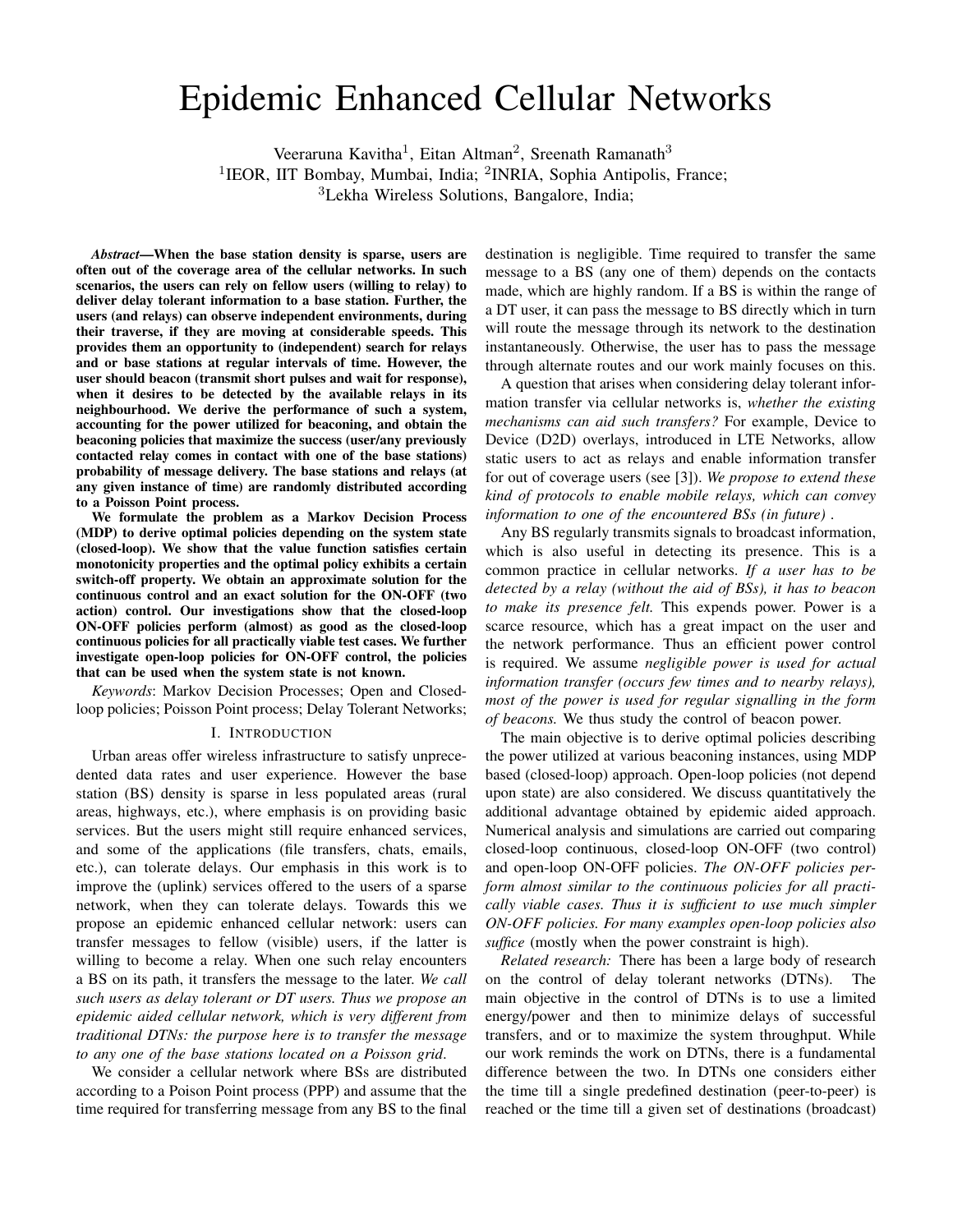is reached (e.g., [4], [5], [6], [7]). *We consider, in contrast, the time till the reception by one of the many base stations. We consider a transmission to be complete when (atleast) one of the destinations (BSs here) receive the information. This is an important scenario which is not studied before.*

Majority of the work mentioned above, considers information transfer with no-relevance to cellular networks. A related piece of work considers offloading of delay tolerant traffic of the cellular network by other means (e.g., [1]), including the epidemic based opportunistic forwarding (like our case). Here the focus is on controlled offloading, which also considers fallback to the cellular back-bone (if required) to ensure minimal QoS guarantees (see recent survey [1] and references there in). While our work focuses on similar epidemic based transfers, but, in the absence of cellular coverage.

In another recent survey ([2] and references there in), the authors discuss mobility as an alternate communication channel when the users are not in the coverage area and when the information is delay tolerant. This scenario is similar to our case, however their focus is on piggybacking relatively large amount of data on storage devices mounted on mobile entities that move on a well defined and well known traces (e.g., ferry based wireless LANs). In contrast we consider data traffic of a specific user moving in an unknown (cellular) and sparse network and derive aid from mobile relays who are also unaware of the network topology (e.g., the existence/nonexistence of base stations in their future trajectories).

II. EPIDEMIC ENHANCED NETWORK AND ASSUMPTIONS

If the BS is not in the range of a (high speed) moving user, and if the user is tolerant towards delays in its message transfer, it would search for a relay. If a relay is found, the message is transferred to the detected relay. The relay, if it comes across a BS before the remaining deadline, will transfer the message to the BS. And this continues with more relays.

*DTN protocol:* DTNs operate with different transfer protocols. A relay transfers message to one of the BSs, but not to other relays in a two-hop protocol. Alternatively DTNs can use full epidemics, i.e., the relays can transfer the message to another relay. Success probability (message delivery) increases with full epidemics, but, power consumption is high and there might be flooding of messages. *We use a two-hop protocol.*

*Beaconing:* The DT user is travelling across a major street/high way at considerable speeds. It continuously attempts to transfer the message directly to the nearest BS, and this is an uncontrolled part. Apart from this, information or message transfer to a *nearby* relay is attempted at regular intervals of time. Here we call this attempt (transmits short duration pulses and waits for a response) as beaconing. At every beacon instance, the DT user tries to find a relay and transfers its message if it has found one. The range of detection, at any beacon instance, depends on the transmission power. The region of detection (by BS/user/relay) is assumed to be circular with radius equal to the range of detection. If one uses more transmit power, the radius of the detectable region increases. However higher the power per beacon, lesser the number of beaconing chances (as there would be a cost/constraint on the



Fig. 1. User, relays and base stations in a Fig. 1. Osci, iclays and base stations in a Fig. 2. Detectable distance  $d_F$ 

power used). In this context, we obtain optimal beaconing policies, basically the sequence of transmission powers and the number of beaconing attempts. We derive closed-loop (MDP based) as well as open-loop policies.

We consider scenarios in which the BSs are sparsely distributed and *the chances of a direct message transfer is negligible*<sup>1</sup> *. Our initial and main focus is on the events related to epidemic aided transfer.* However if a BS is found, the user need not continue with the beaconing efforts. This can also have an impact on the 'optimal' beaconing pattern. We consider such scenarios briefly in Section VII.

More assumptions: We consider mobile relays<sup>2</sup>. At any snapshot of time (beacon instance) and at any point in the network, we assume that the relay positions are governed by a Poisson Point Process (PPP). See Figure 1. For example, if the relays are initially distributed according to a PPP and are moving independently and in all (uniform) random directions, their positions after any time period are again governed by a PPP. Note that the PPP is translation invariant. Further at any point of time, the user if detects a relay, can find the latter moving in a random direction which is uniformly distributed between 0-360 degrees. In other words, at any point in the two dimensional space, one can find a street passing through the neighbourhood (if there is one), in a direction which is uniformly distributed.

One can use DTN concept only if the user can see different (and independent) environments at various beacon instances. *The user is also moving at considerable (and random) speed, such that it observers independent environments at beacon intervals. At any beacon instance, the user transfers the message to at most one relay.*

The BSs are obviously not power deficient, transmit information at regular intervals of time, because of which any nearby user can detect it. In fact in cellular networks this happens automatically, once the user enters the vicinity of a BS. *However for a communication between two users (one as a relay), one of them (the user interested in a favor) should transmit beacons to ensure that the other detects it.*

#### III. PERFORMANCE

We derive some important performance measures, which would be the ingredients for deriving the optimal policies. We begin with the discussions related to the received power and

<sup>&</sup>lt;sup>1</sup>Chances of a relay (or user) detecting a BS can be negligible, but that by one of the many (contacted and independent) relays can be significant.

<sup>2</sup>Our analysis is applicable for highway kind of scenarios which are characterized by: a) low base station density; b) all the entities are mobile, i.e., one rarely finds a stationary element.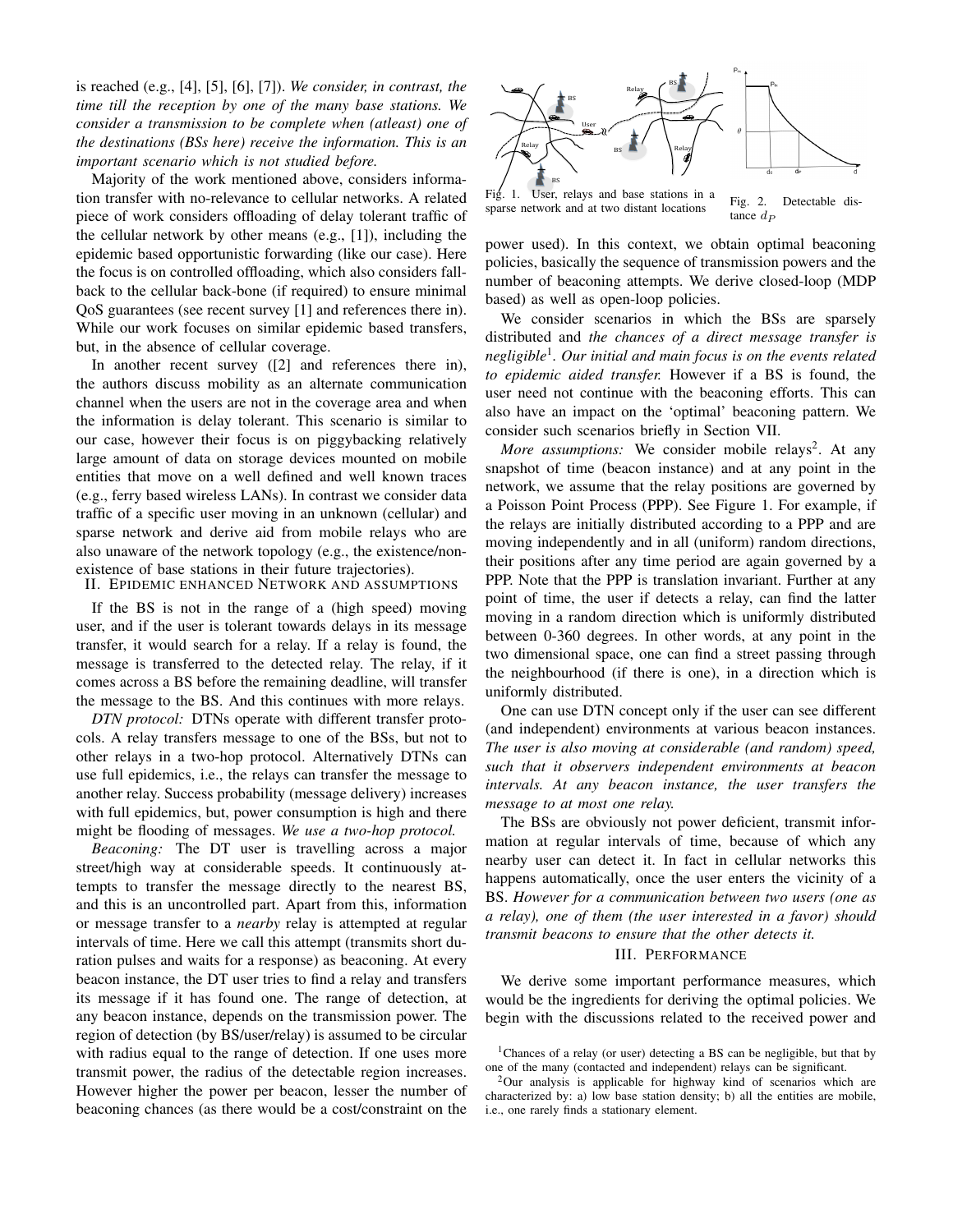the detectable distance. Power received by a relay depends on the distance from the transmitting user  $d$ , power transmitted  $p$ 

(e.g. [8]), 
$$
P_{rx}(p,d) = \begin{cases} P_{tx} & \text{if } d < d_0 \\ P_{tx}(\frac{d}{d_0})^{-\beta} & \text{else,} \end{cases}
$$
 (1)

where  $d_0$  is the lossless distance (usually around 10 meters) and  $\beta$  is the propagation co-efficient (see Figure 2). We are considering short range communications and sparse connectivity (thus no interference), and hence this free space model will suffice. The path-loss factor  $\beta$  depends on the wireless medium and usually ranges between 2 to 4.

#### *A. Detectable distance*  $(d_p)$ :

Relay detects the user only if the received power is greater than a given threshold θ. We define the *detectable distance* as the maximum distance until which a relay can detect the user. Clearly if power transmitted itself is less than  $\theta$ , no relay can detect the user and hence the detectable distance is 0. On the other hand if  $p > \theta$ , then the mobile is detected at a distance d, if the received power  $P_{rx}$  at that point is greater than or equal to  $\theta$ . Thus from (1), the maximum distance up to which a user can be detected, with transmit power  $p$ , equals:

$$
d_p = d_0 \left(\frac{p}{\theta}\right)^{1/\beta} 1_{\{p \ge \theta\}}.
$$
 (2)

## *B. Beaconing policy and relay detection*

We consider a T-time slot problem, wherein one needs to decide the beaconing powers for each time slot. We refer a sequence of powers  $\boldsymbol{\pi} = (P_1, \cdots, P_{T-1})$  as a beaconing policy, where  $P_t$  is the power used for beaconing at the beginning of t-time slot. As seen from (2) the range of detection depends on the power spent for detection. As the transmit power increases, the range (area of detection) increases resulting in a better chance of detecting a relay. The mobiles usually operate under power budget. So, if more power is used per beaconing attempt, then we may be able to beacon only fewer times. Thus one requires a good beaconing policy. These power choices can depend on the appropriate system state and hence we consider an MDP based approach to derive optimal policies in the next section. The open-loop policies are in later sections.

*Relay Detection:* The relays are Poisson distributed in the network with parameter  $\lambda_r$ . Thus the probability of finding k relays in the region  $A$  is Poisson distributed with parameter  $\lambda_r$ |A| and hence equals:

$$
\frac{1}{e^{-\lambda_r|A|}}\frac{(\lambda_r|A|)^k}{k!},
$$

where  $|A|$  represents the area in two dimension and length in one dimension. When mobile beacons using power  $P$ , the area covered equals  $\pi d_P^2$ , where  $d_P$  is the detectable distance given by the equation (2). Hence no relay is detected by the user if there are zero relays in a disc of radius  $d<sub>P</sub>$ . Thus the probability of failure to detect a relay (in two dimensions) in time slot t, with policy  $\pi$  equals (see (2)):

$$
P^{\pi}(U_{noR}^t) = e^{-\lambda_r \pi d_{Pt}^2} = e^{-cP_t^{2/\beta}} \text{ with } c := \lambda_r d_0^2 \pi / \theta^{2/\beta}, \quad (3)
$$

where  $P^{\pi}$  is the probability under policy  $\pi = (P_1, \dots, P_{T-1})$ and  $U_{noR}^t$  is the event that the user has detected zero relays at the beginning of the time slot  $t$ .

#### *C. Overall Failure Probability*

Whenever the DT user is within a radius  $r_b$  (reference radius up to which the BS can be detected by the users) from a BS, it can directly transfer the information to the BS and the BS will route it through its network and deliver it to the destination. As already mentioned, such chances are rare, and we initially neglect these chances. In later sections, we consider the influence of detecting a BS directly. Note that  $r<sub>b</sub>$ is the same distance within which any relay can also detect a BS, however since our aim is to contact considerable number of relays, the chances of one of the relays contacting one of the BSs can be significant (based on the beacon policy) and our initial focus is precisely on these events.

The user is moving at considerable speeds and hence we assume it to observe independent environments at the beginning of different time slots. The relays are also moving at considerable speeds but in different directions and hence the events related to the relays (those contacted) of different time slots will also be independent. We use the *independence of these events to derive the probability of failure of message transfer* before deadline, in-spite of the relay contacts.

The DT user will try to communicate with one of the relays, in case one of them is within the contact radius created by the transmitted beacons. Upon a successful contact and subsequent message transfer in the  $t^{th}$  beacon attempt, the recipient relay will attempt to pass on the information to a BS during the leftover time. Thus the message is not transferred within the deadline if the following events occur (neglecting direct transfer chances): a)

- 1) User has detected zero relays in all the beacon chances, i.e., the event  $\bigcap_t U_{noR}^t$ ;
- 2) User has detected a relay at some time slot  $t$ , but all such relays could not transfer the message within the left over (deadline) time, the later event represented by  $R_{noBS}^t$ .

Thus the probability of failure for the delivery of message for any beaconing policy  $\pi$  is given by:

$$
P_f = P^{\pi} \left( \bigcap_{t=1}^T \left[ U_{noR}^t \bigcup \left\{ (U_{noR}^t)^c \cap R_{noBS}^t \right\} \right] \right). \tag{4}
$$

## *D. Relay failure*

Let  $\gamma_t = P(R_{noBS}^t)$  *be the probability that a relay fails to transfer the message to one of the BSs in the remaining time before deadline,*  $t_r^s = (T - s)D$ *, with* D *the duration of one time slot.* Note that *these probabilities do not depend on the policy*  $\pi$ , but depends only on the mobility profile of the relays and the density of BSs. *One can assume these constants are given in general.* Below we compute these probabilities for one example scenario. One can compute such probabilities even when the relays are randomly wandering as modelled by a Brownian motion or when the mobility pattern of different relays can be of different nature.

*Computation of*  $\{\gamma_t\}_t$  *for uniform relay velocities:* As relay velocity is random, we condition on the same to obtain relay message delivery failure probabilities  $\{\gamma_t\}_t$ . We assume that the velocity of the relay is uniformly distributed between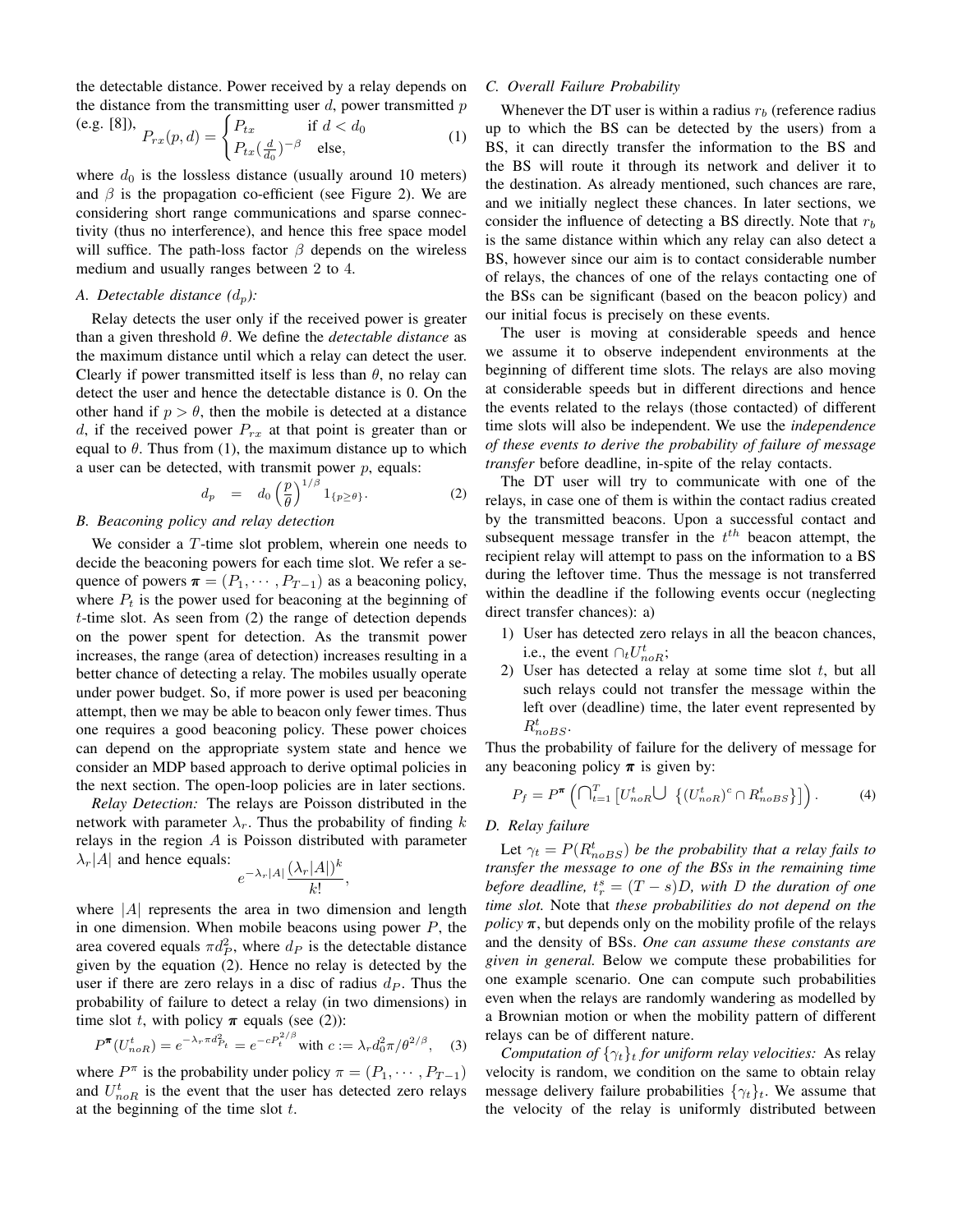$V_{max} = \overline{V}$  and  $V_{min} = \underline{V}$ . By conditioning on velocity of  $1 - e^{-ca^{2/\beta}}$  and then  $P_{f_{t+1}}$  improves. Thus the controlled relay, we have (with  $t_r^t := (T - t)D$ ):

$$
\gamma_t = \int_{\underline{V}}^{\overline{V}} e^{-\lambda (r_b v t_r^t)} f_V(v) dv = \int_{\underline{V}}^{\overline{V}} e^{-\lambda (r_b v t_r^t)} \frac{dv}{\overline{V} - \underline{V}} \n= \frac{1}{\overline{V} - \underline{V}} \int_{\underline{V}}^{\overline{V}} e^{-\lambda r_b v t_r^t} dv = \frac{e^{-\lambda r_b \underline{V} t_r^t} - e^{-\lambda r_b \overline{V} t_r^t}}{(\overline{V} - \underline{V}) \lambda r_b t_r^t}.
$$

In the time  $(t_r^t)$  remaining before the deadline, the relay covers a cylindrical area of length  $vt_r^t$  and breadth  $r_b$  plus a semicircular area at the end of radius  $r_b$  minus a similar area<sup>3</sup> in the beginning, if it travels at velocity  $v$  and hence the first equality in the above set of equations. It fails to transfer, if no BS is found in the above described area.

## IV. CLOSED-LOOP (MDP) POLICIES

If one can estimate/track some important status information (e.g., the time remaining till deadline, the power remaining at the decision time slot, chances of successful message delivery because of previous events, etc.) related to the system, one can design a good beaconing policy. The successful message delivery can, for example, depend upon the number of successful relay contacts till that period and the chances of these successful relays reaching the BS within the remaining deadline etc. In case we were already successful in contacting sufficiently large number of relays, it may be optimal to preserve power. On the other hand, if the user had only succeeded in contacting few/zero relays it might be optimal to beacon few more times. It might be optimal to beacon with different power levels in different situations. The aim is to derive optimal policies, which depend upon an appropriate state of the system and we use the framework of Markov Decision Processes (MDPs) for this purpose. We consider a  $T$ - time horizon problem, i.e., the deadline is divided into  $T$ time slots, each of duration  $D$ . The precise details of MDP formulation are as follows:

**State:** Let  $P_{f_t}$  represent the probability of failure of message delivery within deadline, when all the relays contacted during the first  $t-1$  time slots fail. If a relay is contacted in the time slot  $t$  then similar probability for the next time slot decreases by a factor  $\gamma_t$ , i.e.,  $P_{f_{t+1}} = \gamma_t P_{f_t}$ , else  $P_{f_{t+1}} = P_{f_t}$ . To summarize,  $P_{f_t}$  is the anticipated probability of failure because of all the events up to time  $t$ . The mobile would know the relays contacted in the previous time slots and  $P_{f_t}$  is obtained using these events.

**Action**: Recall a relay is detected with probability  $1 - e^{-ca^{2/\beta}}$ (see  $(3)$ ), if power a is used for beaconing at the beginning of t-th time slot. This influences further evaluation and hence is the variable to be controlled. We consider a compact action space,  $A \subset \{0\} \cup [\theta, \phi]$  for some  $\phi < \infty$ .

**Transition Probabilities:** Upon beaconing in time slot  $t$ , i.e., if the action were to beacon at non-zero power, there is a possibility to contact a relay (which happens with probability transition probabilities can be summarized as below:

$$
P(P_{f_{t+1}} = p'_f/P_{f_t} = p_f, A_t = a)
$$
  
= 
$$
\begin{cases} e^{-ca^{2/\beta}} & \text{when } p'_f = p_f \\ 1 - e^{-ca^{2/\beta}} & \text{when } p'_f = p_f \gamma_t \\ 0 & \text{else.} \end{cases}
$$

Reward/Costs: These depend upon two factors: i) The factor proportional to beaconing powers utilized in all the  $(T - 1)$  time slots; and ii) The probability of successful message delivery or equivalently the eventual probability of failure (see (4)). We thus have/consider the following running cost and terminal costs:

$$
r_t(P_{f_t}, A_t) = \alpha A_t^{2/\beta} \text{ and } g_T(P_{f_T}) = P_{f_T},
$$

where  $\alpha$  represents the trade-off between the two factors and  $A_t \in \mathcal{A}$  is the power used in time slot t. Let  $\pi$  =  $[a_1, a_2, \dots, a_{T-1}]$ , represent a typical deterministic policy<sup>4</sup>, i.e., for any  $(t, p_f)$ ,  $a_t(p_f) = a$  for some  $a \in \mathcal{A}$  and equals the the action chosen if  $P_{f_t} = p_f$ .

Let the initial state be,  $P_{f_1} = p_{f_1}$ . Usually one can  $p_{f_1} = 1$ , but *one can also accommodate the chances of direct transfer (to BS) through this initial condition. But if in case the user manages to find a BS before deadline, it would obviously be optimal to stop further beaconing and optimal policies designed based on this stopping would in general be different and are considered in Section VII.* Thus we are interested in the following optimization  $(E_{p_{f_1}}^{\pi}$  is conditional expectation, conditioned on  $P_{f_1} = p_{f_1}$  and  $\pi$ ):

$$
u(p_{f1}) := \min_{\pi} J(p_{f1}, \pi) \text{ where}
$$
  

$$
J(p_{f1}, \pi) = E_{p_{f1}}^{\pi} \left[ \sum_{t=1}^{T-1} r_t(P_{ft}, A_t) + g_T(P_{fT}) \right].
$$
 (5)

The well known dynamic programming (DP) equations ([9]) provide the value function and optimal control:

$$
u_T(p_f) = p_f \text{ and for any } t < T - 1 \tag{6}
$$

$$
u_t(p_f) = \inf_{a \in \mathcal{A}} h_t(p_f, x_a) \text{ where with } x_a := a^{2/\beta} \quad (7)
$$

$$
h_t(p_f, x) := \alpha x + e^{-cx} u_{t+1}(p_f) + (1 - e^{-cx}) u_{t+1}(p_f \gamma_t).
$$

If there is an minimizer  $a^*$  in equation (7) for any  $(t, p_f)$  then it forms the optimal control ([9]), i.e.,  $a_t^*(p_f) = a^*$ .

#### *A. Some structural results*

Below we obtain some structural properties of the optimal policies and the value function. We have the following results whose proofs are in Appendix A.

*Lemma 1:* (Monotonicity) The value function is monotone in state and time, i.e., for any  $p_f \ge p'_f$  and any  $t \le T$ 

$$
u_{t-1}(p_f) \le u_t(p_f) \text{ and } u_t(p_f) \ge u_t(p'_f). \qquad \blacksquare
$$

The above property is used to derive the following important result and other results.

 $3$ The user contacts a relay only because the later has not detected a BS and hence the first circular area is not considered.

<sup>&</sup>lt;sup>4</sup>These type of policies are sufficient as explained in [9].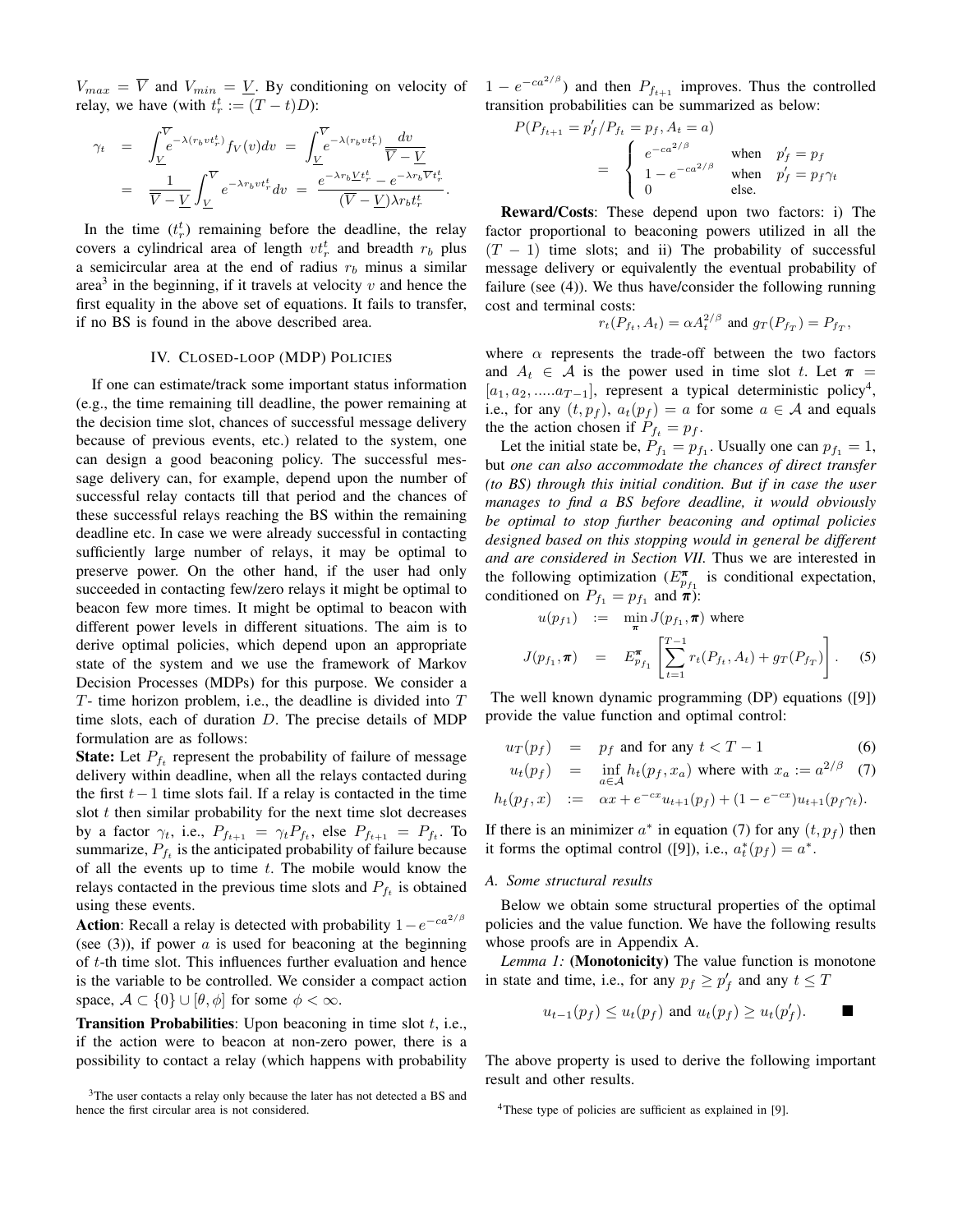*Lemma 2:* (Switch off Threshold) If for some  $(t, p_f)$ , the optimal control  $a_t^*(p_f) = 0$  then  $a_{t+1}^*(p_f) = 0$ . Thus by Lemma 2 there exists a switch off threshold  $(t_{off})$ for any state  $p_f$  in the following sense:

$$
a_t^*(p_f) = 0 \tfor any  $t \ge t_{off}(p_f)$  and  
\n
$$
a_t^*(p_f) \ge \theta \tfor t < t_{off}(p_f), \text{ where,}
$$
\n
$$
t_{off}(p_f) := \min\{t : a_t^*(p_f) = 0\}.
$$
$$

Basically given a state  $p_f$  there exists a time slot number  $t_{off}$ , beyond which it is optimal not to beacon.

We now derive optimal policies and towards this we consider two sub-cases. We assume that continuous power control is possible in the first sub-case considered in the next subsection. i.e., we assume action space  $\mathcal{A} = 0 \cup [\theta, \phi]$ , where  $\phi$ is the maximum power that can be used. Later we consider ON-OFF control where  $\mathcal{A} = \{0, \phi\}.$ 

#### *B. Continuous control and approximate solution*

When  $\theta$  is close to 0 one can approximate (domain of optimization) the DP equations  $(6)-(7)$  and rewrite them as:  $u_t(p_f) \approx \min_{0 \leq a \leq \phi} h_t(p_f, x_a)$ 

$$
= \min_{0 \leq a \leq \phi} \left\{ \alpha x + e^{-cx} \left( u_{t+1}(p_f) - u_{t+1}(p_f \gamma_t) \right) + u_{t+1}(p_f \gamma_t) \right\}.
$$

If domain of optimization were not bounded, by equating the first derivative to zero and showing that the second derivative is negative (by Lemma 1,  $u_{t+1}(p_f) - u_{t+1}(p_f \gamma_t) \geq 0$ ) the optimal  $x_t^*$  (or equivalently  $a_t^*$ ) would have been (recursively):

$$
e^{-c\bar{x}_t^*(p_f)} = \frac{\alpha}{c(u_{t+1}(p_f) - u_{t+1}(p_f \gamma_t))}
$$
 or  

$$
\bar{x}_t^*(p_f) = \frac{1}{c}\log\left(\frac{c(u_{t+1}(p_f) - u_{t+1}(p_f \gamma_t))}{\alpha}\right)
$$
. (8)

However when one considers optimization over  $a \in [0, \phi]$  by convexity of the problem, the optimizer and the value function would be:

$$
x_t^*(p_f) = \min\left\{\phi^{\beta/2}, \max\left\{0, \bar{x}_t^*(p_f)\right\}\right\}, \ a_t^*(p_f) = \left(x_t^*(p_f)\right)^{2/\beta},
$$
  
\n
$$
u_t(p_f) = h_t(p_f, x_t^*(p_f)).
$$
\n(9)

Using the above one can recursively compute the required solution. *The above solution is exact, if for all*  $(t, p_f)$ *, the above*  $a_t^*(p_f) \in \{0\} \cup [\theta, \phi]$ *.* 

*Switch off Threshold:* By Lemma 2 there exists a switch off threshold for any  $p_f$ . We compute the same under the approximation used in this sub-section. Since  $u_T(p_f) = p_f$ , we have after changing the domain to  ${a \geq 0}$ :

$$
u_{T-1}(p_f) \approx \min_{a \ge 0} \left\{ \alpha x + e^{-cx} p_f(1 - \nu_{T-1}) + p_f \nu_{T-1} \right\}
$$

If  $cp_f(1-\gamma_{T-1}) < \alpha$ , then  $x_{T-1}^*(p_f) = 0$  and then  $u_{T-1}^*(p_f) =$  $p_f$ . And now if  $cp_f(1 - \gamma_{T-2}) < \alpha$  then  $x_{T-2}^*(p_f) =$ 0 and then  $u_{T-2}^*(p_f) = p_f$ . One can continue to obtain switch off threshold (Lemma 2):

$$
t_{off}(p_f) = \max\{t \leq T - 1 : cp_f(1 - \gamma_t) > \alpha\},\
$$

and for all  $t > t_{off}$  including  $t = t_{off} + 1$  we have:  $x_t^*(p_f) = 0$  and then  $u_t^*(p_f) = p_f$ .

#### *C. Exact optimal policy with ON-OFF control*

We now specialize to a case with  $A = \{0, \phi\}$  where  $\phi \ge \theta$ . For this case we have exact characterization of the optimal policy and the same is provided below with proof in Appendix: *Theorem 1:* For any  $t \leq T - 1$ 

$$
a_t^*(p_f) = \begin{cases} \phi & \text{if } p_f > \psi_t \\ 0 & \text{else} \end{cases} \text{ and}
$$
  

$$
u_t^*(p_f) = p_f \text{ if } p_f \le \psi_t.
$$

where  $\{\psi_t\}_{t \leq T-1}$  are increasing constants as given below:

$$
\psi_t := \frac{\alpha \overline{\phi}^{2/\beta}}{\overline{\gamma}_t}, \text{ with } \overline{\gamma}_t = (1 - e^{-cx_{\phi}})(1 - \gamma_t). \quad \blacksquare \tag{10}
$$

#### *Numerical Comparison*

One obviously expects that continuous control (approximate solution (9)) can provide superior performance in comparison with ON-OFF control (Theorem 1), as the domain of optimization is smaller in the later case. One might still consider ON-OFF control, as it would be a more practically viable solution. However we observe, in Tables I-II, that the loss by considering ON-OFF control is negligible in all practically viable test cases. In this sub-section we discuss only the closed-loop policies (last two columns of the tables) while others (columns) are discussed in Section VI.

Firstly the performance of closed-loop policies with continuous and ON-OFF control is almost the same when we consider examples that are practically interesting (first two and first three rows respectively in Tables I and II). Continuous action space improves significantly in comparison with ON-OFF (closed-loop), when we have lot of power (the last rows of the two tables with  $\phi = 20000$  and  $\phi = 5000$  respectively). This amount of power in fact implies that the user detectability radius (by relay) is much larger than the BS detectability radius. This definitely is not an interesting case.

We conducted experiments with more case studies and the observations are exactly similar for all cases. The reason for this behaviour is that, *most of the optimizers in DP equations (convex objective function over (almost) convex compact set) are at a boundary. Thus we conclude that, ON-OFF control is sufficient, and continue further with only these controls.*

#### V. OPEN-LOOP POLICIES

The closed-loop policies can perform better, however it might be complicated to keep track of the status of the system. The open-loop policies are useful in such a context. Here we again discuss optimal beaconing policies, however now the power utilized in any time slot depends only upon the time slot and not on any system information. By independence of events (relay detection in different time slots, different relays successfully transferring the message to one of the BSs etc) as discussed already, the probability of failure for message delivery for any open-loop beaconing policy  $\pi$  from (4) equals:

$$
P_f = \prod_{t=1}^T \left[ P(U_{noR}^t) + (1 - P(U_{noR}^t)) P(R_{noBS}^t) \right]
$$
  
= 
$$
\prod_{t=1}^T \left[ e^{-cP_t^{2/\beta}} + (1 - e^{-cP_t^{2/\beta}}) \gamma_t \right],
$$
 (11)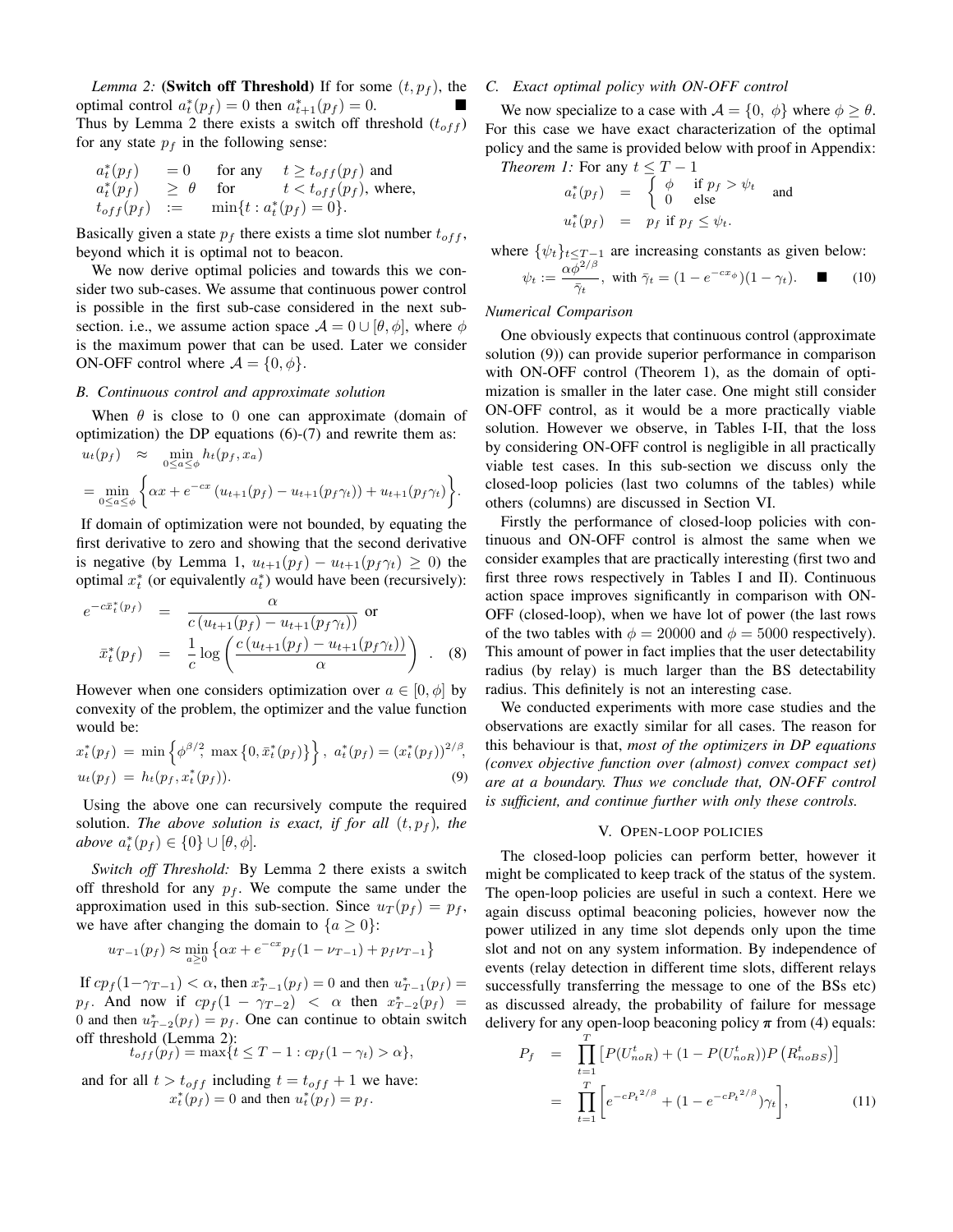| $\frac{\varphi}{1000}$ | Open Loop ON-OFF Soft      | Open Loop ON-OFF Hard      | Closed Loop ON-OFF          | Closed Loop Continuous      |
|------------------------|----------------------------|----------------------------|-----------------------------|-----------------------------|
|                        | $P_{tr}$ $E[P]$ Total cost | $P_{tr}$ $E[P]$ Total cost | $P_{f_T}$ $E[P]$ Total cost | $P_{f_T}$ $E[P]$ Total cost |
| 0.1                    | 0.48 208 0.69              | 0.53 167 0.70              | 0.50 167 0.66               | 0.50 166 0.66               |
| 0.5                    | $0.29$ 313 $0.60$          | $0.36$ 252 $0.61$          | 0.27 252 0.52               | $0.27$ 251 $0.52$           |
| 20                     | 0.38 287 0.67              | 0.33 348 0.68              | 0.26 348 0.60               | 0.21 273 0.48               |

TABLE I

 $\theta = 1e^{-04}$ ,  $\lambda_r = 2e^{-6}$ ,  $\lambda_b = 2e^{-7}$ ,  $d_0 = 10$ ,  $\alpha = .001$ ,  $\beta = 3.5$ ,  $\overline{V} = 35$ ,  $\underline{V} = 2$ ,  $r_b = 1000$ , D (TIME SLOT DURATION) = 50, T = 20

| $\frac{\phi}{1000}$ | Open Loop ON-OFF Soft       | Open Loop ON-OFF Hard       | Closed Loop ON-OFF          | Closed Loop Continuous      |
|---------------------|-----------------------------|-----------------------------|-----------------------------|-----------------------------|
|                     | $P_{f_T}$ $E[P]$ Total cost | $P_{f_T}$ $E[P]$ Total cost | $P_{f_T}$ $E[P]$ Total cost | $P_{f_T}$ $E[P]$ Total cost |
| 0.1                 | 0.50 125 0.75               | 0.53 110 0.75               | 0.50 110 0.72               | 0.50 109 0.72               |
| 0.2                 | $0.43$ 145 $0.72$           | 0.45 135 0.72               | 135 0.68<br>0.41            | 0.41 134 0.68               |
| 0.5                 | 0.36 174 0.70               | $0.37$ 167 0.70             | 167 0.65<br>0.31            | 156 0.64<br>0.33            |
| 5                   | $0.53$ 130 0.79             | 164<br>0.80<br>0.47         | 164 0.74<br>0.41            | 164 0.63<br>0.31            |

TABLE II

 $\theta = 1.0e^{-0.4}$ ,  $\lambda_r = 2e^{-0.6}$ ,  $\lambda_b = 2e^{-0.7}$ ,  $d_0 = 10$ ,  $\alpha = 0.002$ ,  $\beta = 3.5$ ,  $\overline{V} = 35$ ,  $\underline{V} = 2$ ,  $r_b = 1000$ ,  $r_b = 1000$ ,  $D = 20$  and  $T = 15$ 

As already discussed, one needs to consider an optimal trade-off between the power utilized for beaconing and the message successful delivery chances, while designing the policies. We consider two optimization problems: 1) with a hard constraint on a term proportional to the powers spent in various time slots; 2) which optimizes a joint cost of the two factors. Using (11) we define the two problems as below:

**Problem 1:** 
$$
\min_{\boldsymbol{\pi}} \prod_{t=1}^{T-1} \left( e^{-cP_t^{2/\beta}} + (1 - e^{-cP_t^{2/\beta}}) \gamma_t \right),
$$
 s.t. 
$$
\sum_{t=1}^{T-1} P_t^{2/\beta} \leq B
$$
 (a hard power constraint)

**Problem 2:** 
$$
\min_{\pi} \prod_{t=1}^{T-1} \left( e^{-cP_t^{2/\beta}} + (1 - e^{-cP_t^{2/\beta}}) \gamma_t \right) + \alpha \sum_{t=1}^{T-1} P_t^{2/\beta}
$$

*We would like to compare the open-loop policies with closedloop policies. Towards this we consider the hard constraint problem*, **Problem 1**: one can set the bound B as the power utilized by the optimal closed-loop policy, and then compare the failure probability performance of open and closed-loop policies when both use the same power.

*ON-OFF control:* As concluded in previous section, we consider only ON-OFF control, i.e., one can either beacon using power  $\phi > \theta$  or remain silent, i.e.,  $P_t \in \{0, \phi\}$  for each t. It is well known that randomized policies are optimal for constrained problems (Problem 1). Thus we redefine policy  $\pi$  as the sequence of probabilities  $\pi = [p_1, \cdots, p_{T-1}]$ , one for each time slot, where  $p_t$  is the probability with which we beacon (with non-zero power  $\phi$ ) in time slot t. Define  $q := (1 - e^{-c\phi^{2/\beta}})$  to rewrite the problems as:

**Problem 1:** 
$$
\min_{\boldsymbol{\pi}} \prod_{t=1}^{T-1} \left( (1 - qp_t) + p_t q \gamma_t \right),
$$
  
s.t. 
$$
\sum_{t=1}^{T-1} p_t \phi^{2/\beta} \leq B \text{ (a hard power constraint)}
$$

Problem 2: 
$$
\min_{\boldsymbol{\pi}} \prod_{t=1}^{T-1} \left( (1 - qp_t) + p_t q \gamma_t \right) + \alpha \sum_{t=1}^{T-1} p_t \phi^{2/\beta}
$$

**Solution for Problem 2:** By monotonicity ( $\gamma_t$  increases with  $t$ ) it is easy to see that equivalently we need to find an integer  $n^*$  and a (randomized/probability)  $p^* \in [0, 1]$  which minimizes

$$
\prod_{t=1}^{n-1} \left( 1 - q(1 - \gamma_t) \right) (1 - qp(1 - \gamma_n)) + \alpha (n + p) \phi^{2/\beta}
$$
\n
$$
= \prod_{t=1}^{n-1} \left( 1 - q(1 - \gamma_t) \right) + \alpha n \phi^{2/\beta} + p \xi_n \text{ with}
$$
\n
$$
\xi_n := \alpha \phi^{2/\beta} - q(1 - \gamma_n) \prod_{t=1}^{n-1} \left( 1 - q(1 - \gamma_t) \right).
$$

The above is a piecewise linear function with respect to  $p$ , with slopes  $\xi_n$  increasing with *n*. Thus clearly  $p^* = 0$  and  $n^* = (T-1)1_{\{\xi_{T-1} < 0\}} + \min\{n : \xi_n > 0\} 1_{\{\xi_{T-1} > 0\}} 1_{\{\xi_1 > 0\}},$  $(12)$ 

the first time slope becomes positive ((if at all) and there exists one such  $n^*$  only if the slope were positive in the end. If all the slopes are positive it is optimal to never beacon (i.e.,  $n^* = 0$ ).

Solution for Problem 1: One can find this solution in a similar way and it is easy to see that:



Fig. 3. CL versus OL Hard constraint Fig. 4. CL versus OL Hard constraint policies: Optimal  $P_f$  versus  $\alpha$ policies: Optimal Power versus  $\alpha$ 

 $\rightarrow \alpha$ 

 $\rightarrow \alpha$ 

#### VI. NUMERICAL RESULTS

We first continue with examples of Tables I-II. The second major column reports the results under open-loop policy with soft constraint, i.e., Problem 2, with same  $\alpha$  as that used in closed-loop policies (solution (12)). We are setting the bound in the hard open-loop problem equal to the optimal power utilized by the closed-loop (ON-OFF) policy to compare open and closed-loop policies and the results are in third major column (solution (13)). We notice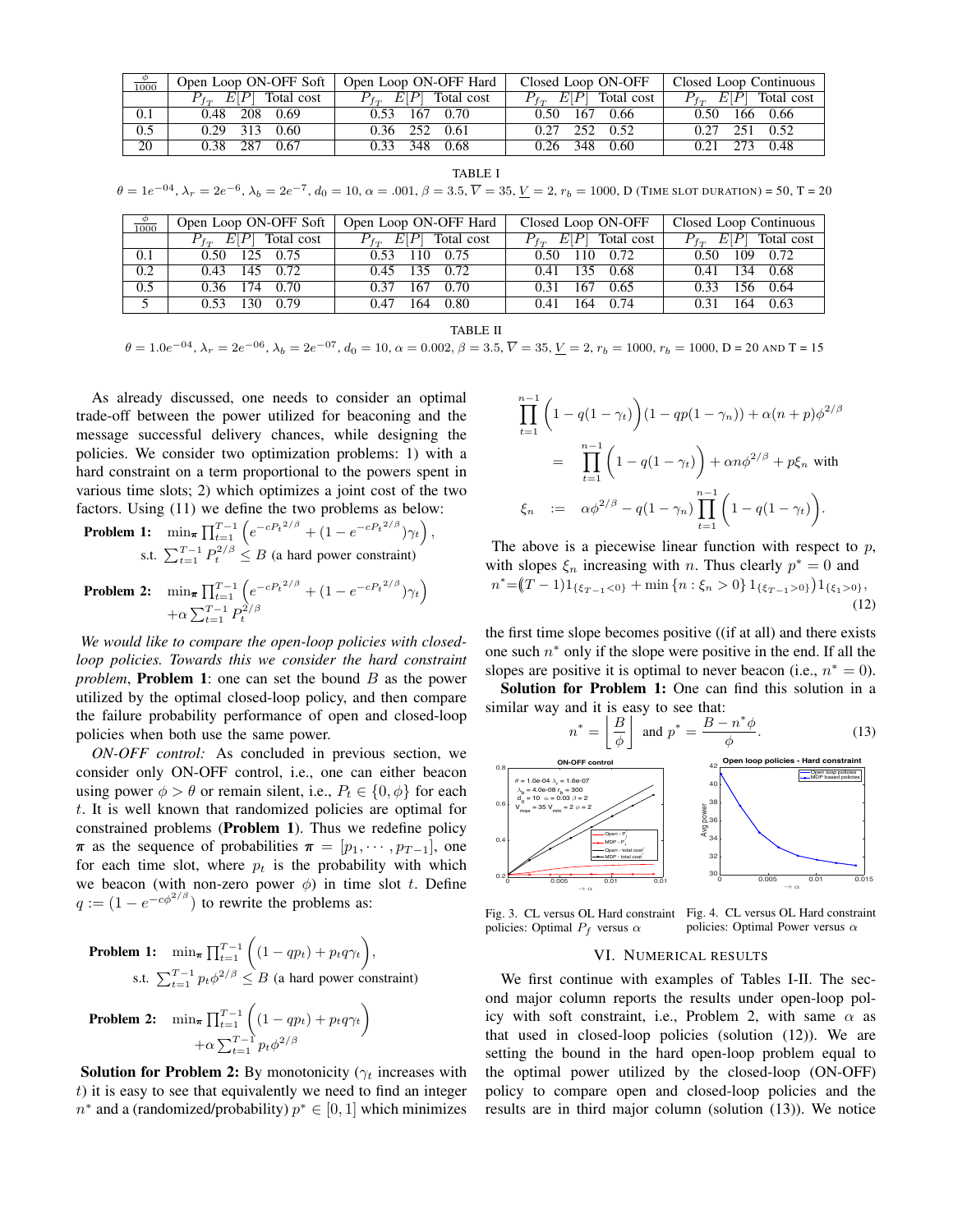that in all cases, without fail, closed-loop policies outperform the open-loop policies. There is significant improvement in some cases (especially the last rows, i.e., ones with large  $\phi$  or power). Interestingly the total cost,  $E[P_{fT} +$  $\alpha \sum_i P_t^{2/\beta}$ , under hard as well as the soft constraint problem is almost the same (when total cost is computed for hard problem also using the same  $\alpha$ ) for all examples. However the hard problem is better w.r.t. the power utilized while the soft problem provides better failure probability,  $P_{f_T}^*$  in most cases.

*We also notice that message delivery chances improve significantly with epidemic aided protocol. From the tables, it is seen that*  $P_{f_T}^*$  *can be as low as 0.27.* 

We consider another set of examples in Figures 3 - 4 and make almost similar observations as in the Tables. We further notice that open-loop policies perform almost as good as the closed-loop polices for small  $\alpha$ . We consider only hard constraint problem here. Open-loop soft constraint problems are considered in Figures (5)-(6), are compared with closedloop policies and the observations are exactly similar.

In Figures (5)-(6), we further consider two different values of  $T$  (the number of beacons). The blue curves in both the figures correspond to  $T = 22$  case while the black ones correspond to  $T = 11$  case, with the duration of the time slots in the former case equal to half that in the latter case. Thus the total time duration is maintained the same, but the number of beaconing instances is varied. We notice that more number of beaconing choices improves the performance.



Fig. 5. CL versus OL (Soft con-Fig. 6. CL versus OL (Soft constraint) straint) policies: Optimal  $P_f$  vs  $\alpha$ policies: Optimal Power versus  $\alpha$ 

One can observe one more important aspect from these figures. When one utilizes the same power for both the  $T$ , the bigger T provides better  $P_f^*$ :

a) from Figure 5, with closed-loop policies, the failure probability  $P_f^* \approx 0.455$  for  $T = 22$  and  $P_f^* \approx 0.475$  for  $T = 11$ for almost all  $\alpha$ ;

b) from Figure 6 the power consumed with  $\alpha = 0.0001$  and  $T = 11$  is almost the same as the power consumed with  $\alpha = 0.0081$  and  $T = 22$ ; and

c) one can make similar observations with open-loop policies. However we should recall here that one can't increase the beaconing instances to a large extent as then the independence (independence environments at various beaconing instances) assumption is lost and then 'diversity' like benefits are lost.

We recall from all the examples that the performance improvement by CL policies is not very significant for small value of trade-off factor  $\alpha$ . It is obviously much simpler to implement an open-loop policy. One just needs to remember

 $(n^*, p^*)$  provided by solution (12) or (13). Thus we have another important suggestion: *one can use much simpler openloop and ON-OFF policies when power constraint is high.*

#### VII. WHEN A BS CAN BE FOUND DIRECTLY

We now consider a brief discussion on the scenario in which the user can directly detect a BS in every time slot. Say this happens with probability  $\rho$  in each time slot independent of other time slots and the other events. This is like an optimal stopping finite horizon problem. If the user detects a BS itself, it would obviously stop searching for relays using beaconing. To consider this aspect, we modify the state process to include an extra state named  $\Delta$ , to indicate absorption. That is, the state at time t denoted by  $Y_t$  equals: i)  $p_f \in [0, 1]$ , the probability of failure in spite of all relay contacts till time  $t-1$ , if the user has not yet contacted a BS directly; or equals ii)  $\Delta$  if the user has already contacted a BS. Thus the DP equations change as below:

$$
u_T(y) = y1_{\{y \neq \Delta\}} \text{ and for any } t < T
$$
  
\n
$$
u_t(\Delta) = 0 \text{ and with } x_a := a^{2/\beta}
$$
  
\n
$$
u_t(y) = \inf_{a \in A} h_t^{bs}(y, x_a) \text{ for any } y \neq \Delta, \text{ where}
$$
  
\n
$$
h_t^{bs}(y, x) := \rho * 0
$$
  
\n
$$
+(1 - \rho) (\alpha x + e^{-cx} u_{t+1}(y) + (1 - e^{-cx}) u_{t+1}(y\gamma_t))
$$

ON-OFF Control: With ON-OFF control, we have exactly the same optimal policy as in Theorem 1 with the only change being in the thresholds. The new thresholds are (additionally  $(1 - \rho)^{T-t}$  is included in the denominator):

.

.

$$
\psi_t^{bs} = \frac{\alpha x_{\phi}}{(1 - \rho)^{T - t} (1 - e^{-c x_{\phi}})(1 - \gamma_t)}
$$

The above expressions are correct as long as  $\psi_t^{bs}$  are monotone. Other wise, we need to make some corrections, this and further analysis is a part of future work.

#### **CONCLUSIONS**

We discussed the idea of augmenting cellular networks with epidemic inspired transfer of (delay tolerant) messages via fellow users in regions of sparse BS density. In previous works, authors consider such epidemic aided transfer, either when a message has to be transmitted from a single source to a single destination (peer to peer) or when a message has to be broadcast from a single source to multiple destinations. The proposed epidemic aided cellular network requires transfer between a single source and one of the base stations, which are distributed according to a (stationary) Poisson Point process.

We obtained beaconing policies for delay tolerant information transfer. We investigated policies that maximize the probability of successful message delivery, while accounting for the power utilized for beaconing purposes. We formulated the problem as a Markov Decision Process to derive optimal policies that depend on system state (closed-loop). We showed that the value function satisfies certain monotonicity properties, and the optimal policy exhibits a certain switch off property. We obtained approximate solution for continuous control and an exact one for ON-OFF (two action) control.